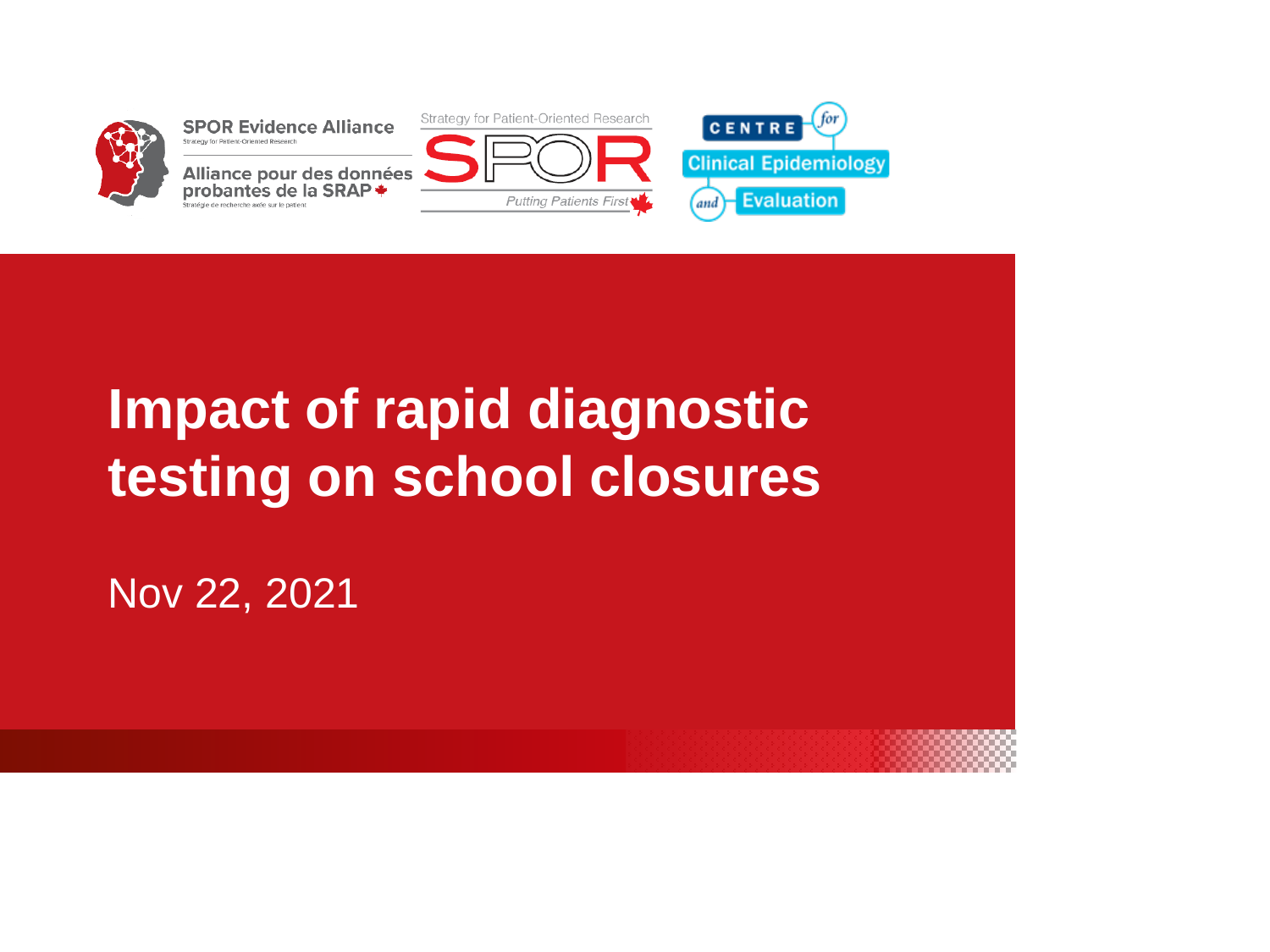## **Research Objectives**

The primary question examined in this review was:

■ What evidence exists on rapid diagnostic testing (RDT) for COVID as a tool to limit school closures?

#### **This rapid research synthesis was conducted between Nov 6-21, 2021.**



**Strategy for Patient-Oriented Research SPOR Evidence Alliance** données



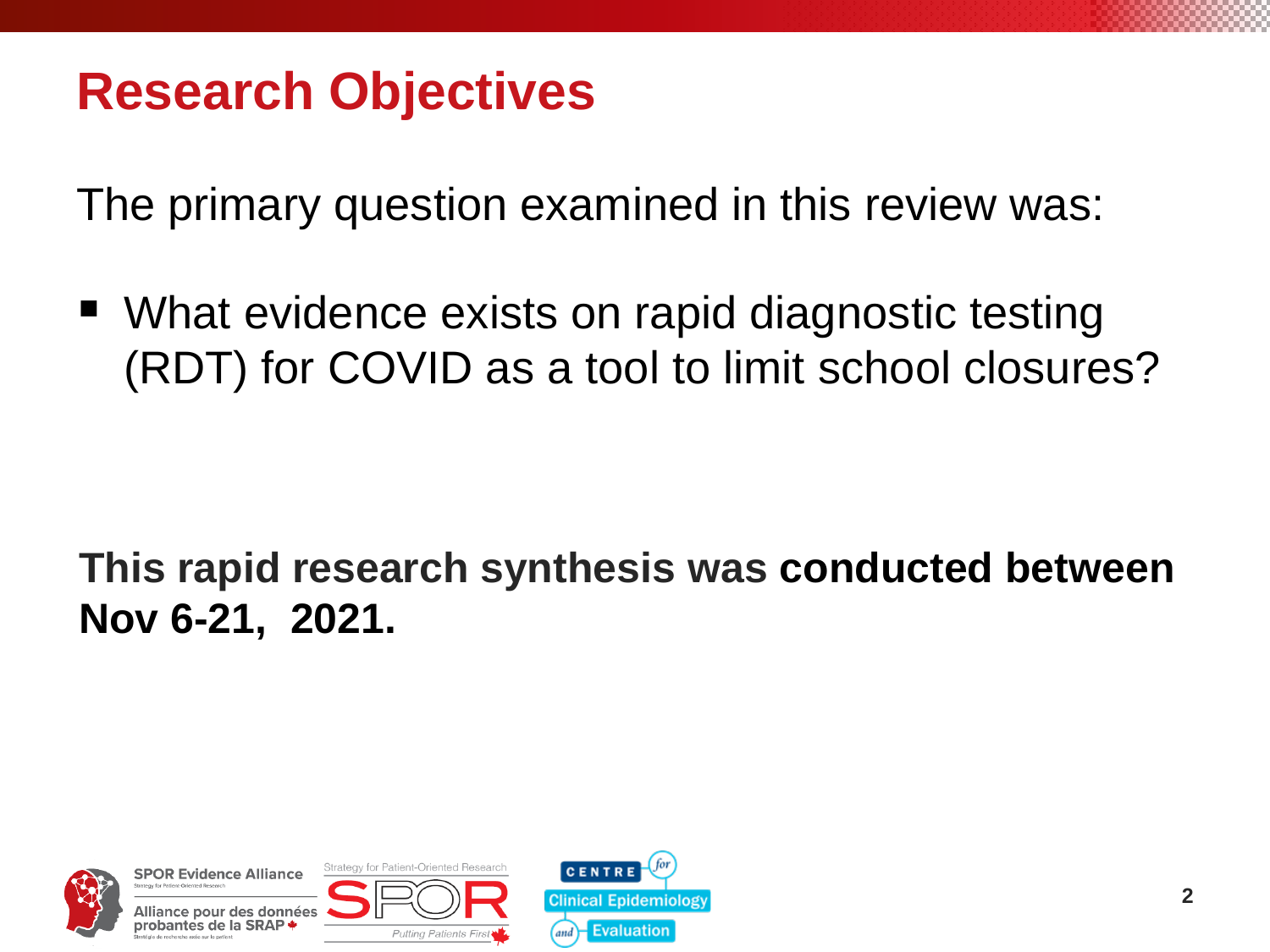### **Methods**

- A comprehensive search was conducted by an information specialist on Nov 6-8, 2021 to retrieve studies published from Jan 1, 2020 until search date
- Databases searched: Medline, Embase, Web of Science Core Collection
- A targeted grey literature search was also conducted



Strategy for Patient-Oriented Research **SPOR Evidence Alliance** Alliance pour des données probantes de la SRAP



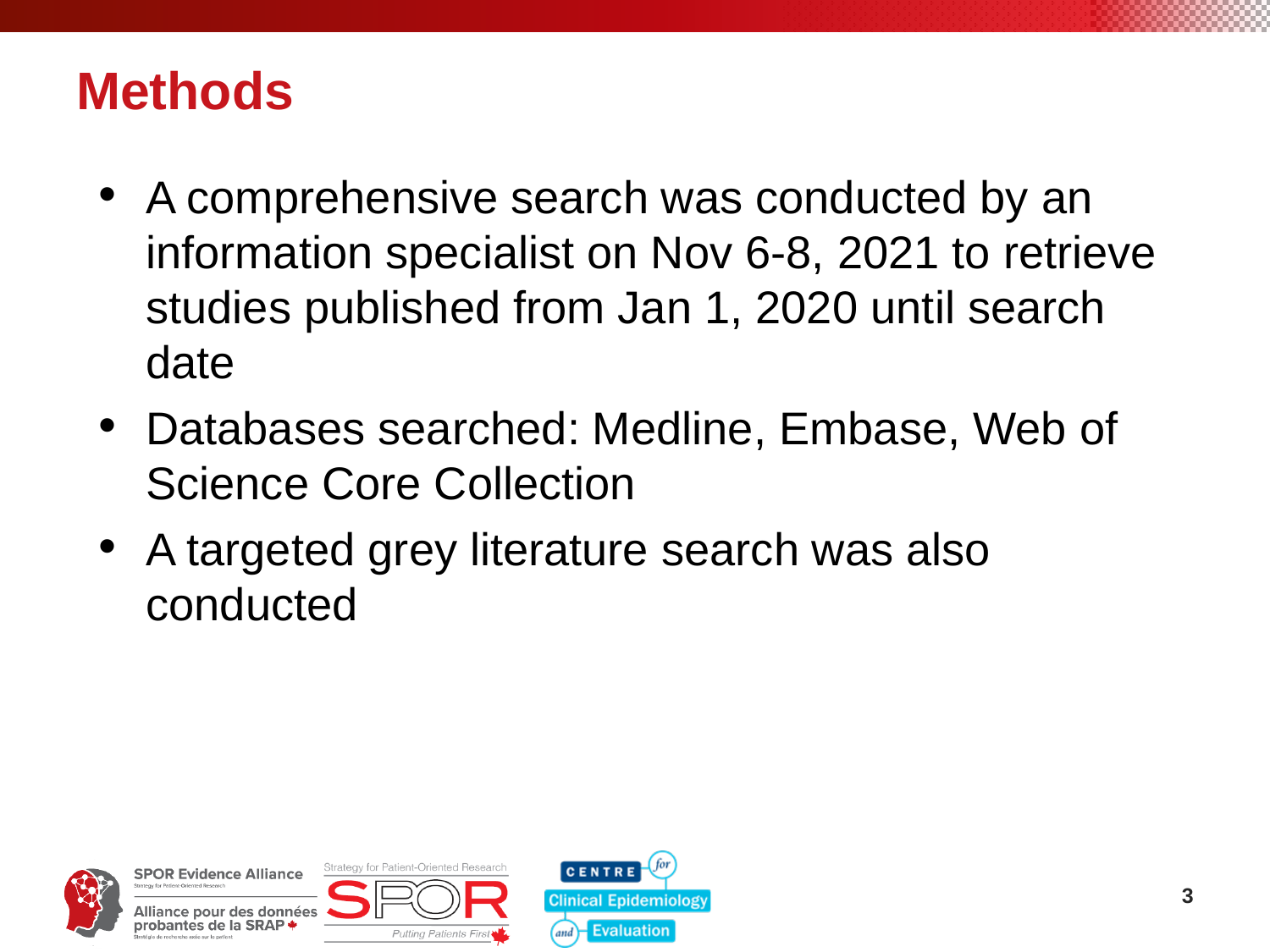#### **Results**

- 1568 unique published articles were found in the peer reviewed data sets; a number of additional studies were found through review of reference lists, and carried over from previous work
- Screening by title and abstract kept 3 modeling studies and 11 empirical studies
- These papers came from six countries
- Five public members provided responses to a short questionnaire



Strategy for Patient-Oriented Research **SPOR Evidence Alliance** ce pour des données ırobantes de la SRΔP **Putting Patients Firs** 

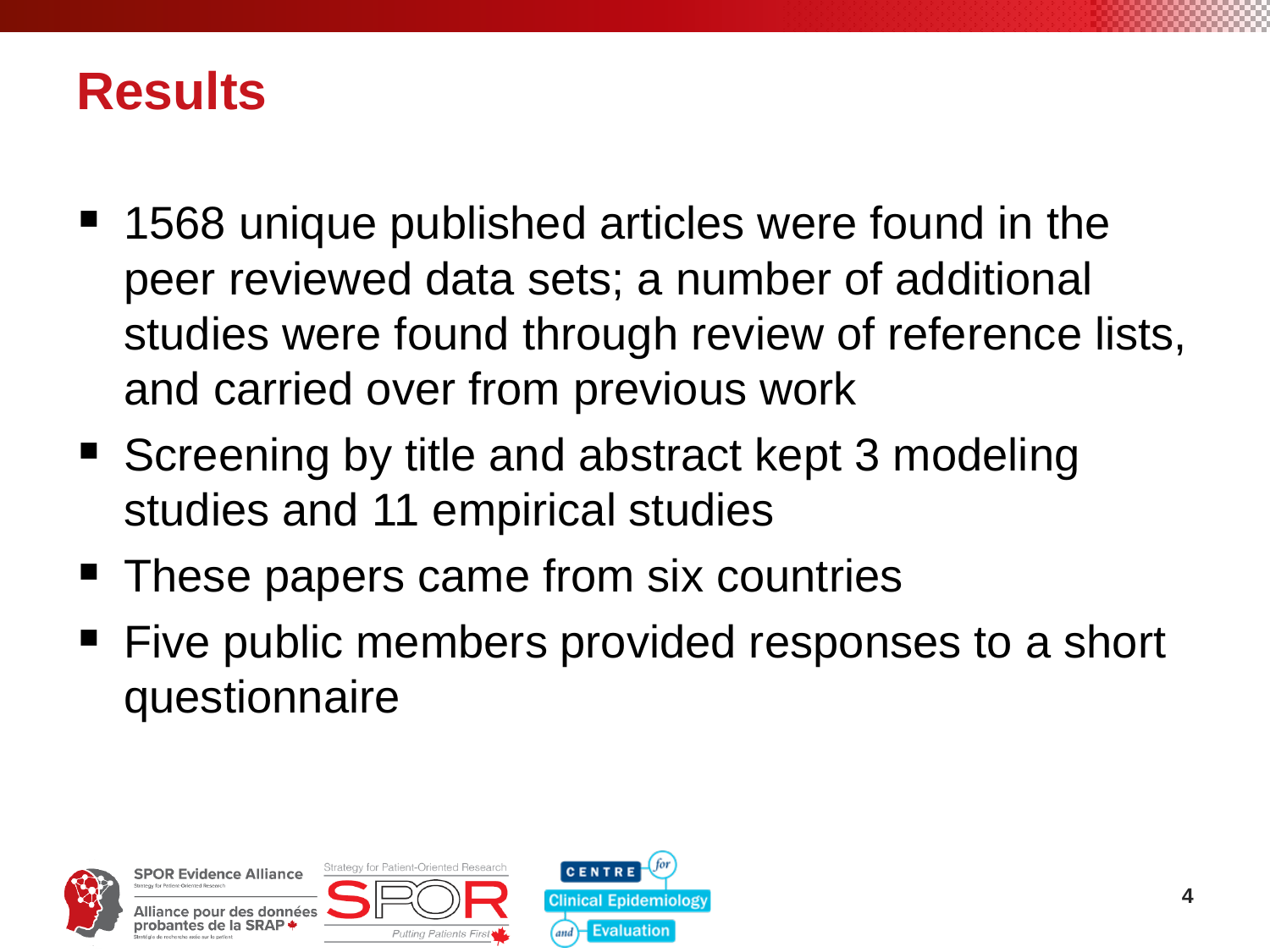# **Key messages**

- RDT may be a useful tool for limiting transmission of Covid-19 in schools and more limited interventions such as Test-to-Stay may be particularly worth further study with respect to impact on school closures.
- School RDT as reported in the literature tends to take place on site, using trained staff members rather than health care professionals, which adds burden to those in schools and thus in practice pose practical challenges.
- Access to RDT for at home testing may be a practical approach but this shifts burden to families; there have been no studies on the cost-effectiveness of this approach at home and there may also be equity implications.



Strategy for Patient-Oriented Research **SPOR Evidence Alliance** Illiance pour des données probantes de la SRAP **\*** Puttina Patients First

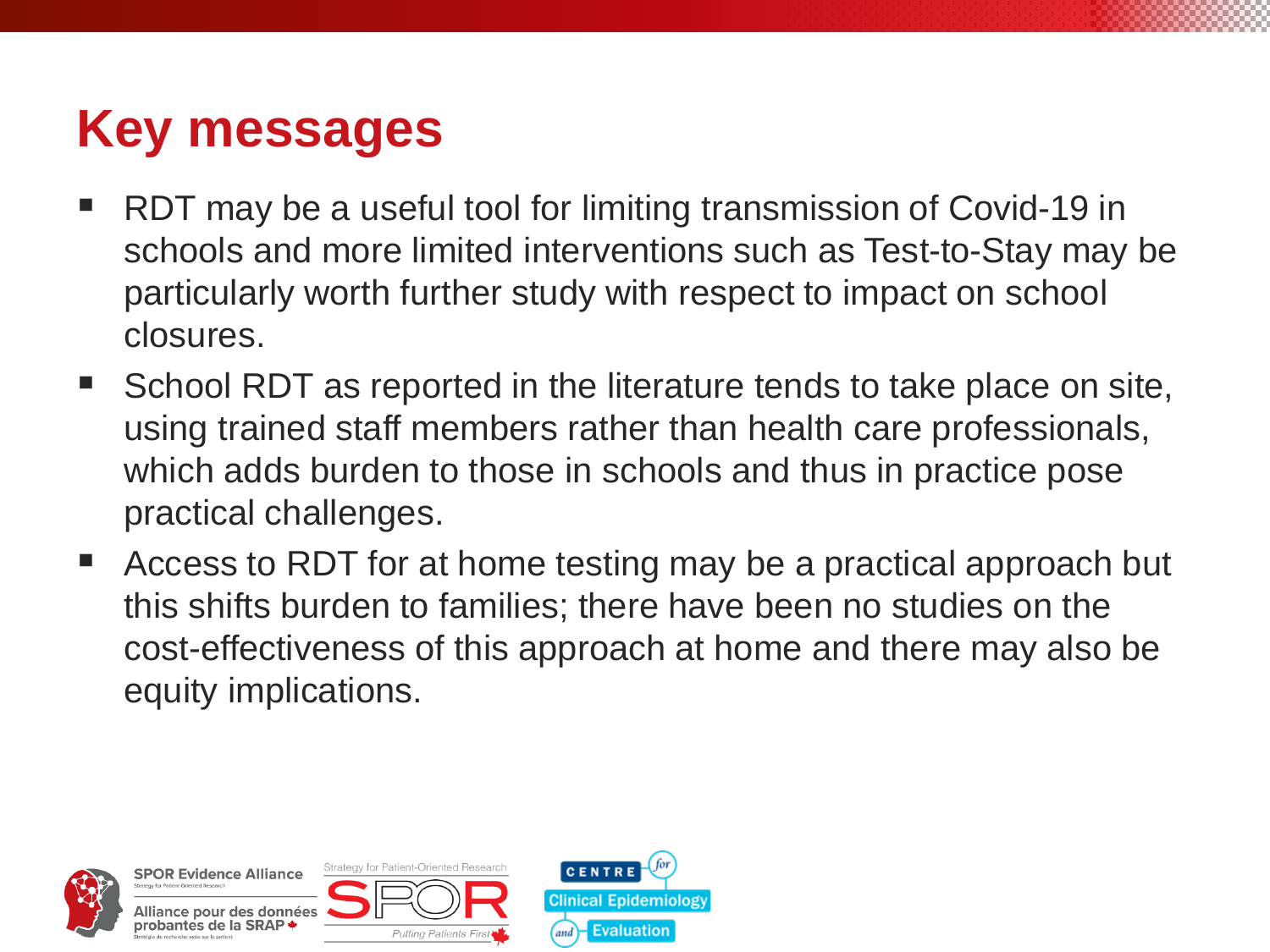### **Implementation considerations**

- RDT for COVID-19 may well be a useful tool to limit school closures but the precise contribution of RDT amongst other public health measures is not yet known.
- Studies reviewed were mostly positive about RDT in schools, as were public members.
- Rather than widespread administration, it is likely that a more nuanced approach focusing in places where there is high prevalence and/ or specific uses such as for field trips or with more vulnerable student groups will be most fruitful.



Strategy for Patient-Oriented Research **SPOR Evidence Alliance** Alliance pour des données probantes de la SRAP



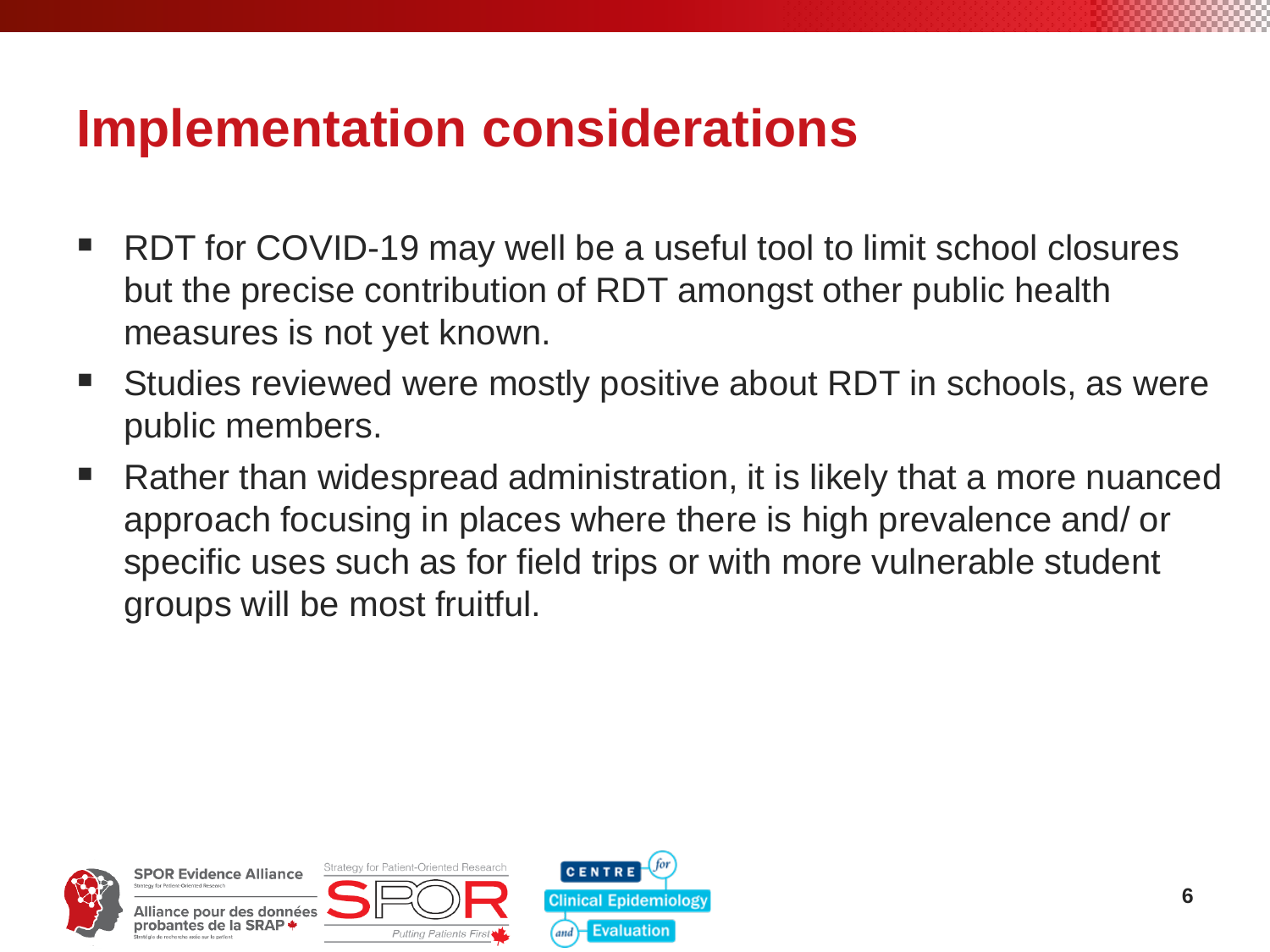### **Key Gaps**

• More work is needed to tease out the precise contribution of RDT for limiting school closures relative to other common public health measures



**SPOR Evidence Alliance** Alliance pour des données probantes de la SRAP +



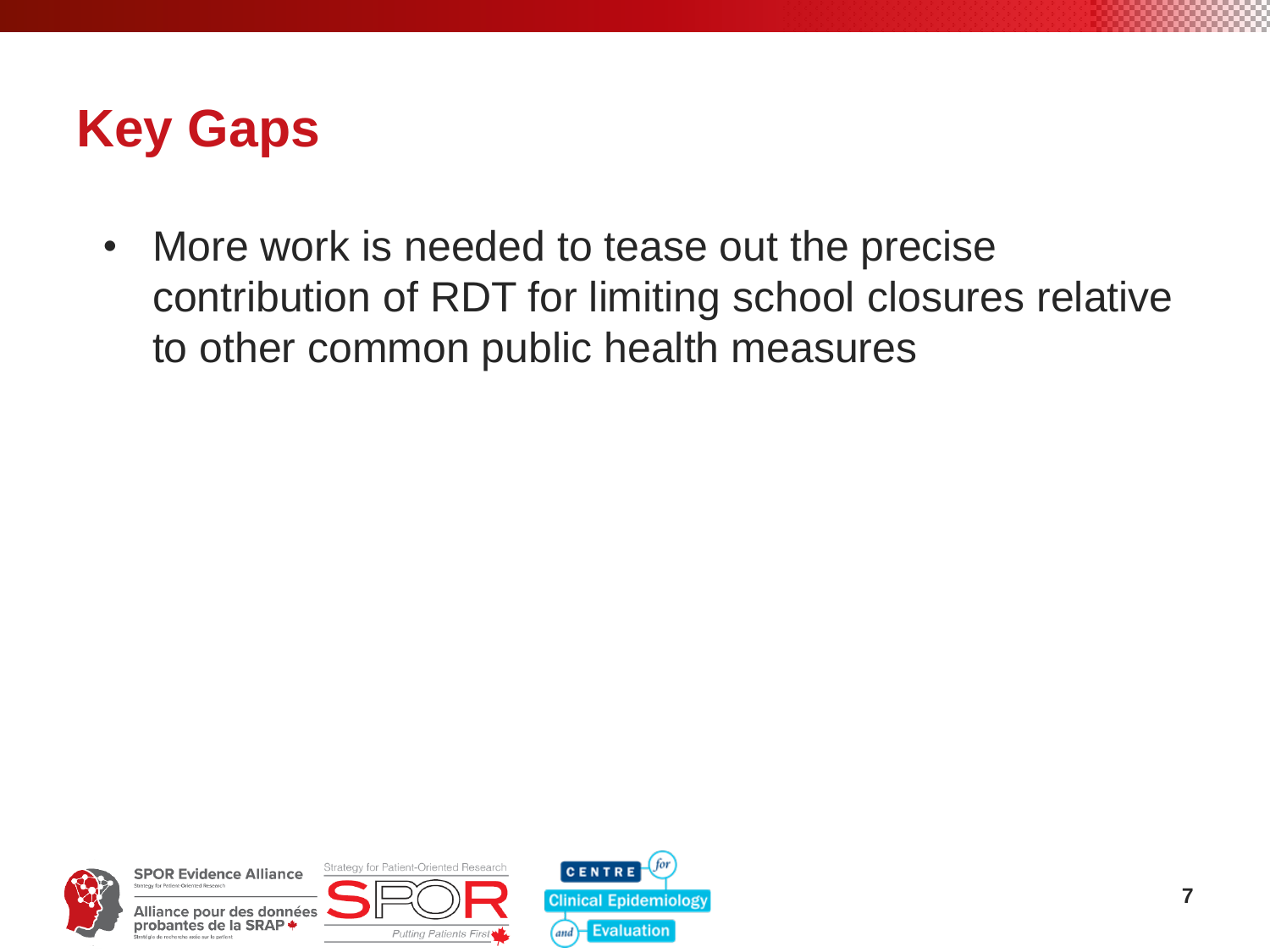# **Emerging evidence**

- Based on limited evidence from the literature as well as input from members of the public, an argument can be made for the benefits of RDT for use in schools K-12 as one tool in the public health toolkit
- Specific application is likely best contextualized and informed through public engagement noting potential challenges in terms of burden on school staff and equity concerns for take home kits



**SPOR Evidence Alliance** Alliance pour des données probantes de la SRAP



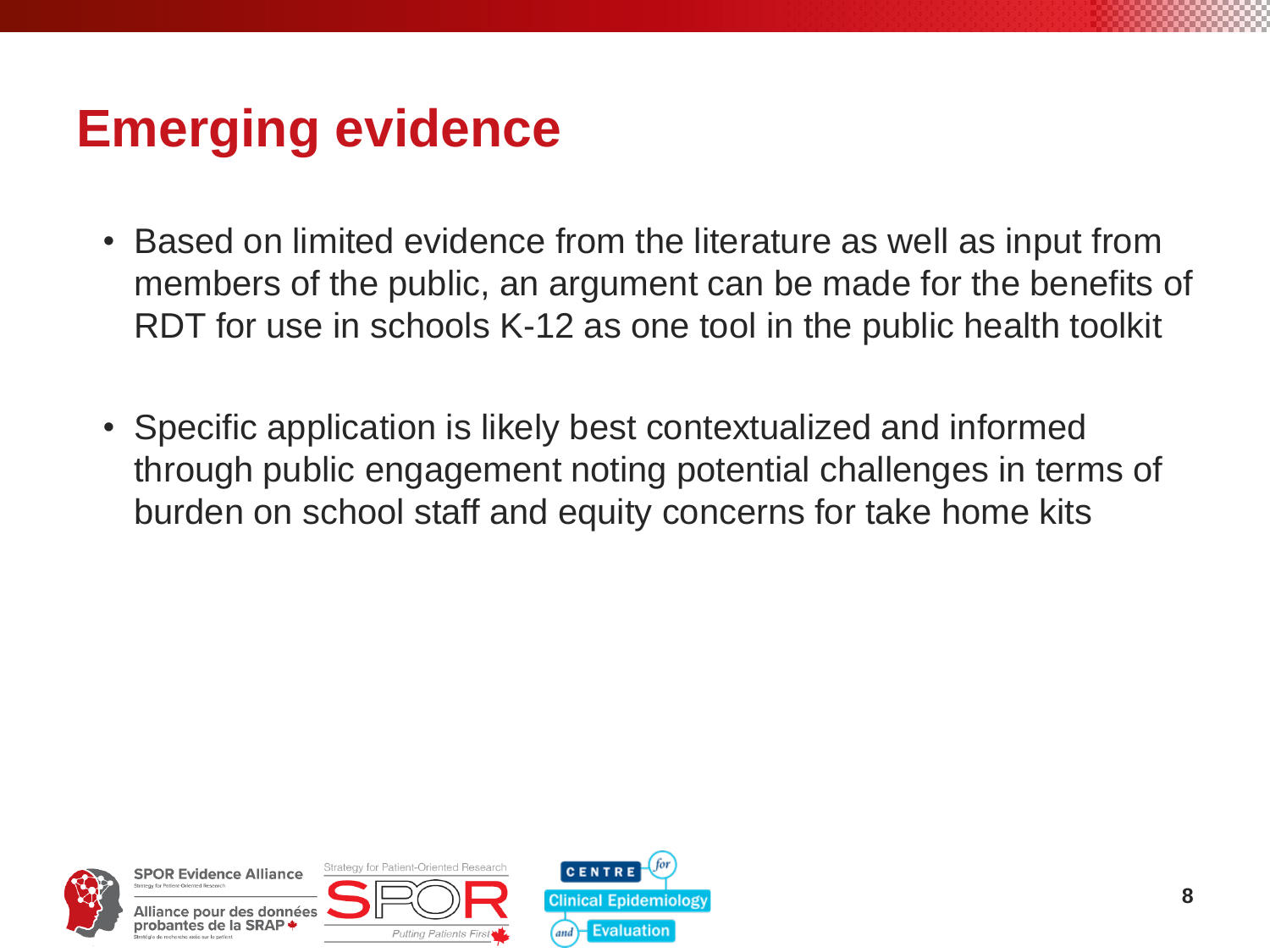# **Acknowledgement**

- **The SPOR Evidence Alliance ([SPOR EA](http://www.sporevidencealliance.ca/))** is supported by the Canadian Institutes of Health Research (*[CIHR](http://www.cihr-irsc.gc.ca/e/193.html)*) under the Strategy for Patient-Oriented Research (*[SPOR](http://www.cihr-irsc.gc.ca/e/41204.html)*) initiative. Funding was received for this project from Health Canada.
- COVID-19 Evidence Network to support Decision-making (*[COVID-END](https://www.mcmasterforum.org/networks/covid-end)*) is supported by the Canadian Institutes of Health Research (**[CIHR](http://www.cihr-irsc.gc.ca/e/193.html)**) through the Canadian 2019 Novel Coronavirus (COVID-19) Rapid Research Funding opportunity.
- This project was funded by Health Canada through the Safe Restart Agreement Contribution Program (2122-HQ-000122).



**SPOR Evidence Alliance** Alliance pour des données probantes de la SRAP **\***